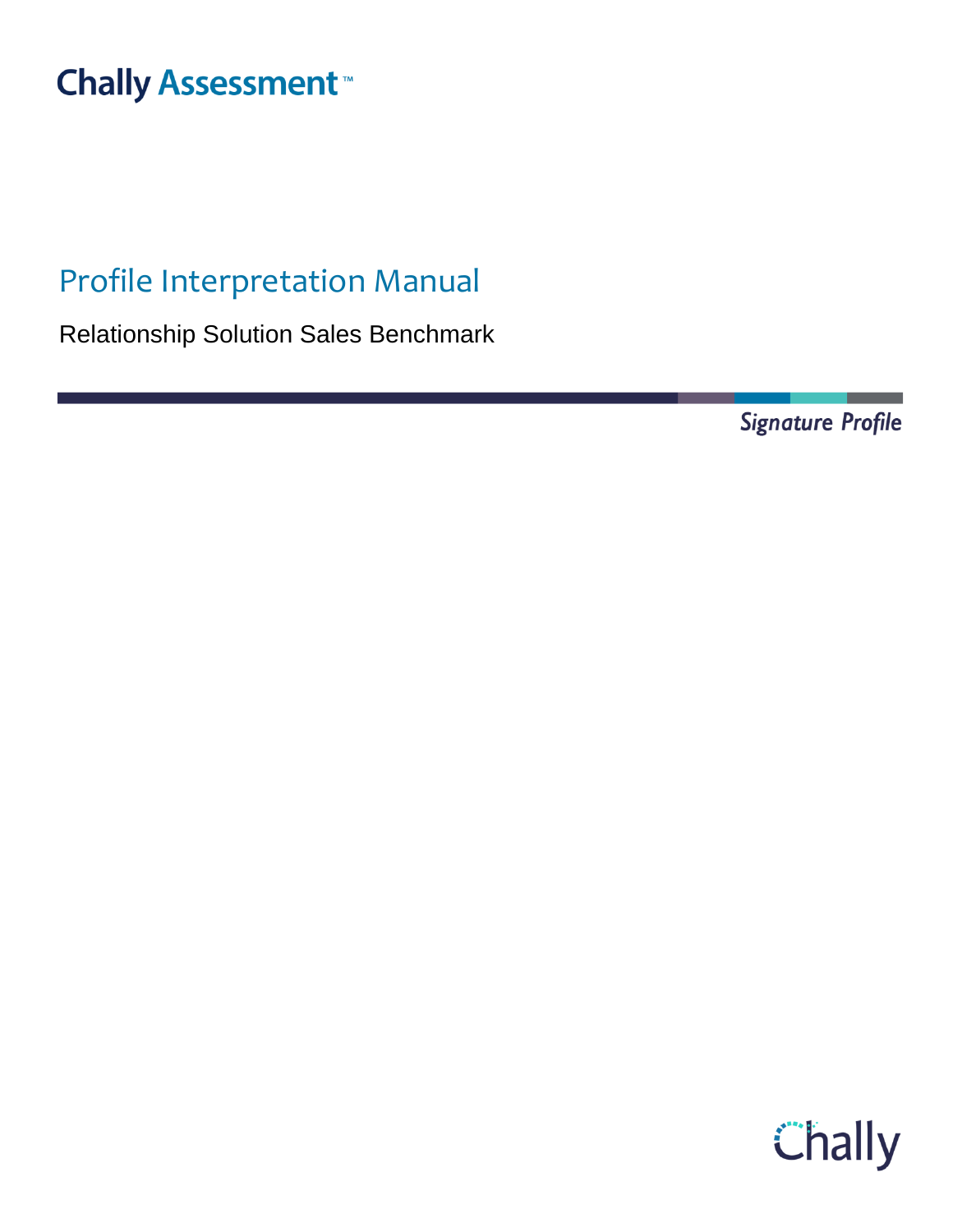## Benchmark Profile Description

The Relationship Solution Sales role is responsible for acquiring new customers and servicing existing ones within an assigned territory/market – usually 20/80 ratio of new to existing business. The emphasis is on maintaining and growing sales within existing accounts by identifying additional needs and other departments/ functions within the customer organization who can benefit from their solution. They are tasked with strengthening relationships with multiple constituents within assigned accounts and for advocating on their behalf, making it easy to do business with their firm.

## Predictive Competencies

- Tailors Style to Fit Customer Expectations
- Solicits and Acts on Customer Feedback
- Builds Business by Proactive Customer Contact
- Measures Personal Success by Achieving/Exceeding Quota
- Seeks Professional Recognition
- Adapts Sales Approach to Match Buyer Motivations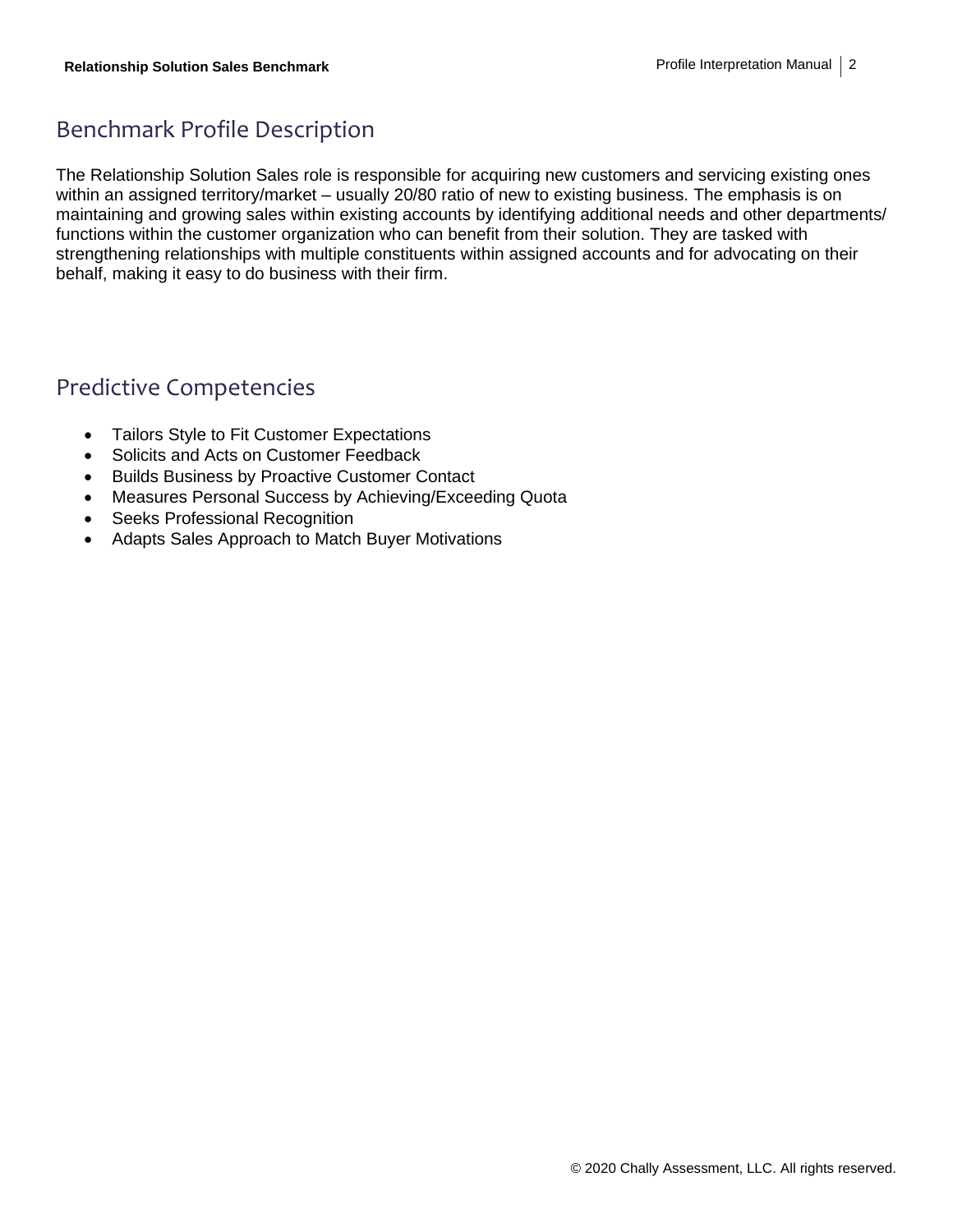## Predictive Competencies

#### Tailors Style to Fit Customer Expectations

Tailors image to fit customer expectations; adapts to different situations with sincerity and realism, taking care to avoid obvious role-playing or acting; recognizes the value of first impressions; studies the image or style with which customers are most comfortable and adopts the conversational style and language most trusted by them

| <b>LOW SCORES</b>                                                                                                                                      | <b>HIGH SCORES</b>                                                                                                                                                               |
|--------------------------------------------------------------------------------------------------------------------------------------------------------|----------------------------------------------------------------------------------------------------------------------------------------------------------------------------------|
| May blatantly promote company or self without<br>anticipating how the customer will respond                                                            | Exhibits interest and commitment through involvement<br>in industry activities                                                                                                   |
| Fails to do the homework on a prospect or customer<br>that would identify or verify the image that would be<br>consistent with customer expectations   | Quietly promotes self and company in a manner that<br>ш<br>is respected by and gains credibility with the customer<br>Before the first impression is made, becomes familiar<br>× |
| By focusing so intently on own style and objectives,<br>fails to make it a priority to establish and reinforce<br>credibility with the customer        | with customers, their business, and how success has<br>been achieved with similar customers in the past<br>Recognizes the business etiquette (such as dress and<br>ш             |
| May ignore or fail to be concerned with the image<br>projected to others                                                                               | speech) appropriate to a situation                                                                                                                                               |
| May be inflexible about changing personal style to<br>accommodate a customer who would be more<br>comfortable with or impressed by something different | Has the ability to read people and react to individual<br>ш<br>needs                                                                                                             |
|                                                                                                                                                        | Assumes the appropriate professional level to match<br>the customer                                                                                                              |
|                                                                                                                                                        | Adjusts own communication style to ensure that the<br>ш<br>message is heard and to encourage dialogue                                                                            |

- Concentrating on building an image they consider to be a positive, professional, business-like or other constructive definition without much reflection about others' potential varied expectations
- **·** Trying to be consistent versus varying style to adapt to the expectations of different constituencies
- **EXECT Lacking understanding about "first impressions" or the need to establish credibility when the product/service has** significant intangible components or benefits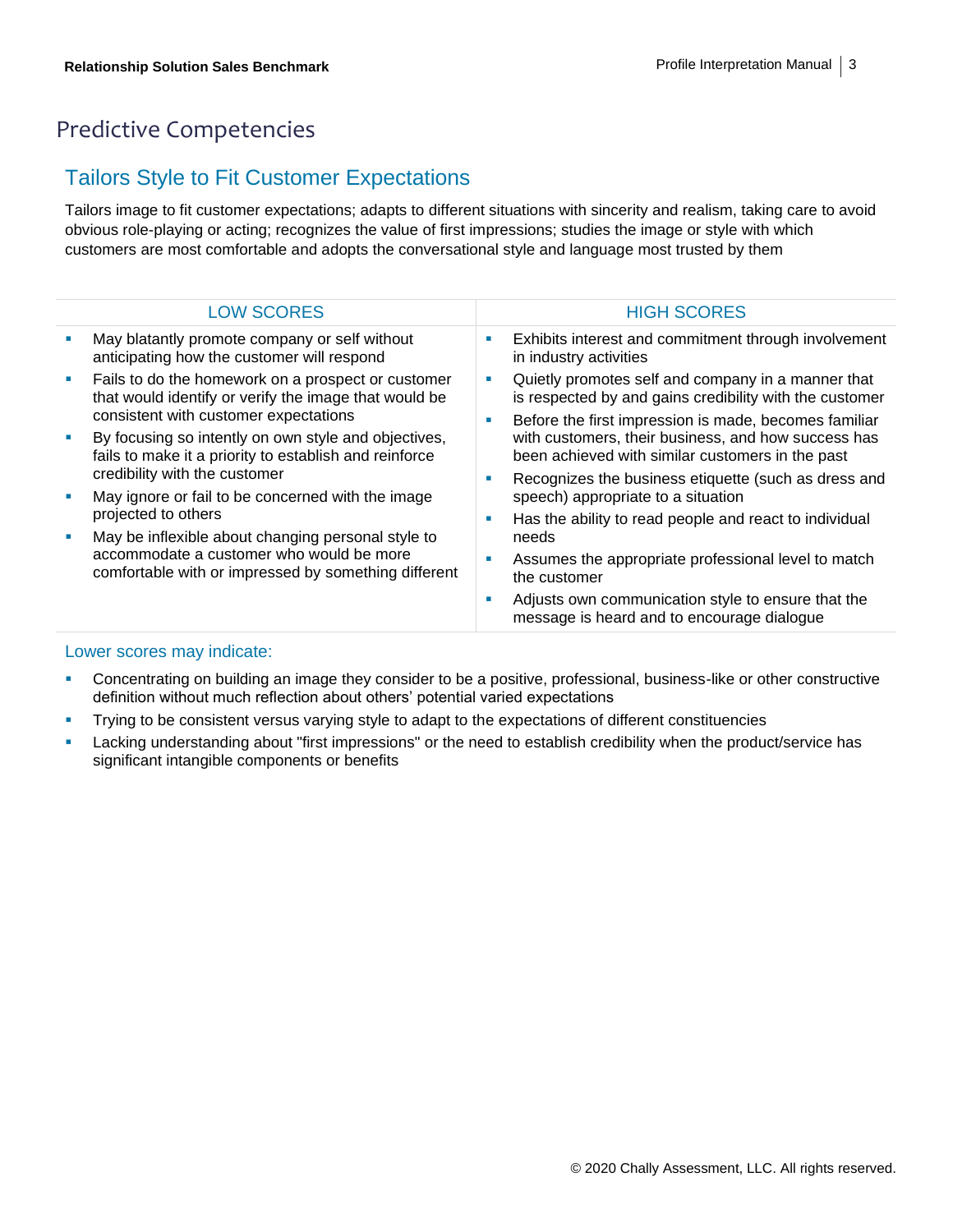## Solicits and Acts on Customer Feedback

Seeks customer feedback regularly to verify satisfaction and uncover minor issues which could escalate if left unattended; solicits suggestions for continuous improvement and demonstrates personal attention to the customer even when there is no problem; listens to feedback without judgment or defensiveness, remaining focused on results rather than personal feelings; stays logical and objective and refrains from expressing personal frustrations; ensures future business by anticipating and removing potential sources of dissatisfaction

|  | <b>LOW SCORES</b>                                                                                                     |                 | <b>HIGH SCORES</b>                                                                                           |
|--|-----------------------------------------------------------------------------------------------------------------------|-----------------|--------------------------------------------------------------------------------------------------------------|
|  | Assumes that a customer will speak up if there are<br>problems but is otherwise satisfied                             |                 | Demonstrates continued personal attention to the<br>customer, calling regularly and soliciting suggestions   |
|  | Tends to 'let sleeping dogs lie' and is reticent to                                                                   | for improvement |                                                                                                              |
|  | search for problems that may be in the early stage of<br>development                                                  |                 | Disciplined and consistent in initiating contact with the<br>intent of monitoring satisfaction and detecting |
|  | Finds it difficult to keep emotions in check and remain<br>logical when presented with suggestions for<br>improvement |                 | potential problems                                                                                           |
|  |                                                                                                                       |                 | Welcomes opportunities to demonstrate a willingness<br>to make the customer's experience even better         |
|  | Takes customer feedback or criticism as a personal<br>jab and may inappropriately display a negative<br>response      |                 | Aims emotional intensity at addressing a customer's<br>needs or concerns, not at the customer personally     |
|  |                                                                                                                       |                 | Does not allow the mood or feeling about a customer<br>to alter the degree or quality of the follow-up       |
|  |                                                                                                                       |                 | Maintains a business relationship versus a social<br>relationship in 90% of the contact                      |

- **•** A tendency to assume that the customer is satisfied if there is no overt evidence to the contrary
- **•** A reticence to ask the customer or a preference for letting the customer dictate the direction and flow of the interaction
- **EXT** A tendency to try and anticipate needs and act without checking to be sure the customer's needs are really understood
- A difficulty keeping emotions in check and remaining logical when confronted with suggestions for improvement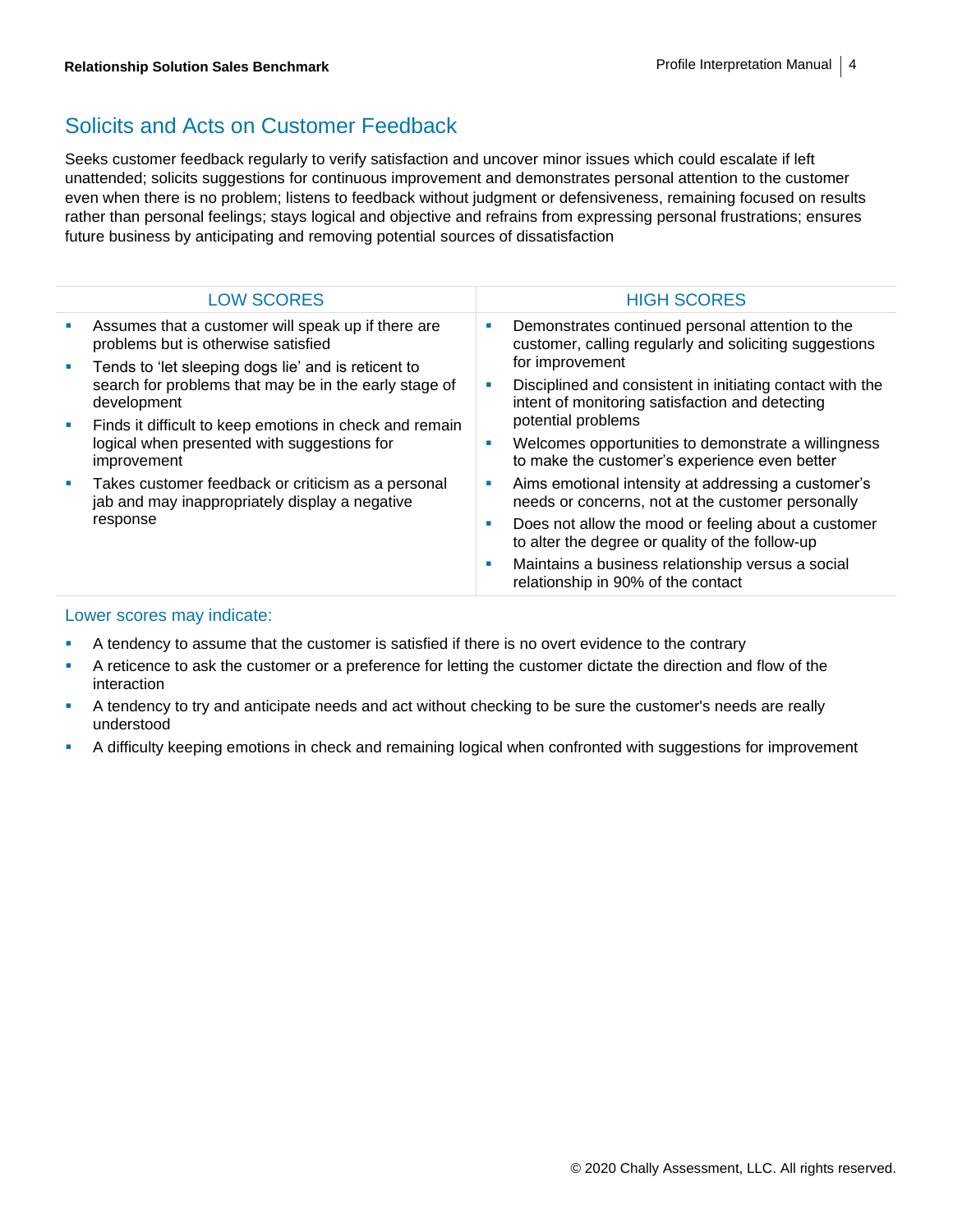## Builds Business by Proactive Customer Contact

Takes a proactive approach to finding additional business opportunities; comfortable with the networking and cold calling needed to find new prospects and customers; takes the lead in meeting people and building a contact base for new business development

| <b>LOW SCORES</b>                                                                                                                                   |    | <b>HIGH SCORES</b>                                                                                        |
|-----------------------------------------------------------------------------------------------------------------------------------------------------|----|-----------------------------------------------------------------------------------------------------------|
| Becomes discouraged by rejection and waits for<br>prospects to raise their hands in interest                                                        |    | Investigates all possibilities in a quest for additional<br>business                                      |
| Treats prospecting as an activity to occupy slow<br>periods                                                                                         | L. | Remains focused on the objective of expanding the<br>customer base                                        |
| Lacks persistence in seeking new business<br>opportunities                                                                                          | п  | Gives priority to building a contact base for new<br>business development                                 |
| Timid about meeting people with the intent to interest<br>them in the product offering                                                              | L. | Comfortable cold calling on prospects and building a<br>network of contacts to find new leads             |
| Uncomfortable with the personal interactions required<br>to build the network of contacts needed to continually<br>supply additional business leads |    | Keeps a high profile in organizations or activities that<br>attract the interest of prospective customers |

- **•** A need to vary activity if the tasks at hand are unpleasant and a reluctance to initiate customer contact unless specifically requested
- **EXECUTE:** A strong reliance on policy or procedures for the methods to satisfy customers
- **EXECT** A preference to remain responsive to requests rather than actively uncover the customer requirements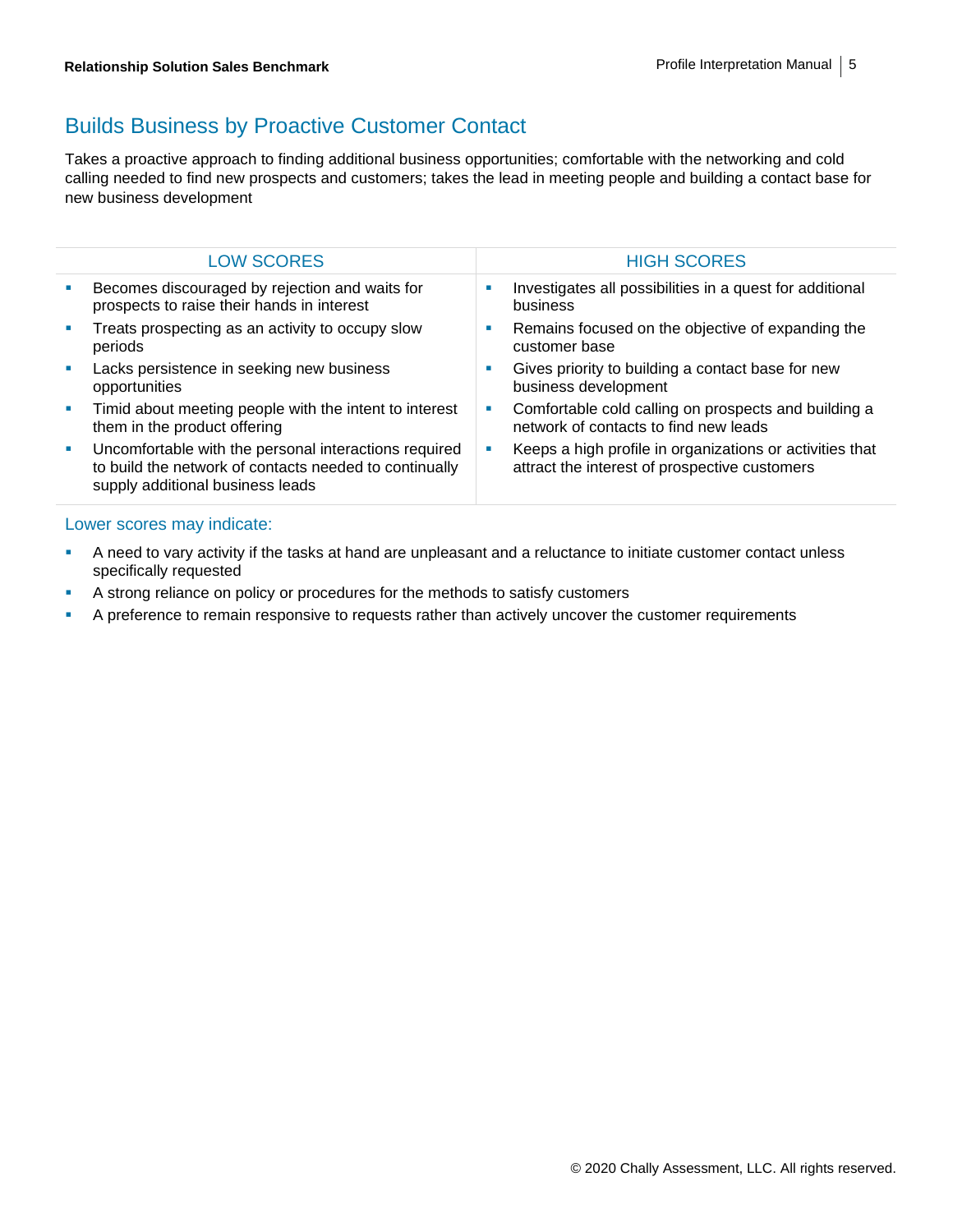#### Measures Personal Success by Achieving/Exceeding Quota

Takes pride in consistently meeting or exceeding quota and assumes personal responsibility for monthly sales attainment; continually pushes self and uses that stress as a positive driver to focus on the tactics which will produce the necessary sales results

| <b>LOW SCORES</b>                                                                                                                        |                                                                                                                                     | <b>HIGH SCORES</b>                                                                                                     |
|------------------------------------------------------------------------------------------------------------------------------------------|-------------------------------------------------------------------------------------------------------------------------------------|------------------------------------------------------------------------------------------------------------------------|
| May adopt a casual or relaxed approach that fails to<br>project personal dedication to achieving or surpassing<br>sales targets          | ш                                                                                                                                   | Driven to achieve or exceed targeted results and uses<br>sales as a means to get there; hungry to be a top<br>producer |
| May be satisfied with moderate growth in sales<br>May not sustain the intensity needed to consistently                                   | ш<br>standard<br>L.<br>of success achieved<br>Thrives in a traditionally competitive sales<br>U,<br>measuring personal success<br>п | Holds results achievement to a high personal                                                                           |
| meet or exceed sales objectives                                                                                                          |                                                                                                                                     | Believes in taking personal responsibility for the level                                                               |
| Is comfortable with achieving average results, rising<br>above the bottom of the performance chart but not<br>striving to be the best    |                                                                                                                                     | environment and uses sales as a vehicle for                                                                            |
| Lowers goals to reach a level of success that is easier<br>to accomplish                                                                 |                                                                                                                                     | Balances drive and intensity that characterize their                                                                   |
| Prefers a more predictable and stable work<br>environment in which personal compensation is not so<br>closely tied to production results |                                                                                                                                     | sales approach with giving customers attention and<br>time needed to ensure continued satisfaction                     |
|                                                                                                                                          |                                                                                                                                     |                                                                                                                        |

- A desire to be above average, but not willing to put forth the extra effort required to be a top producer
- **EXECT** A desire for a more predictable and stable work environment where personal compensation is not so closely tied to production results
- **•** A preference for a more laid back and easygoing approach to one's career and life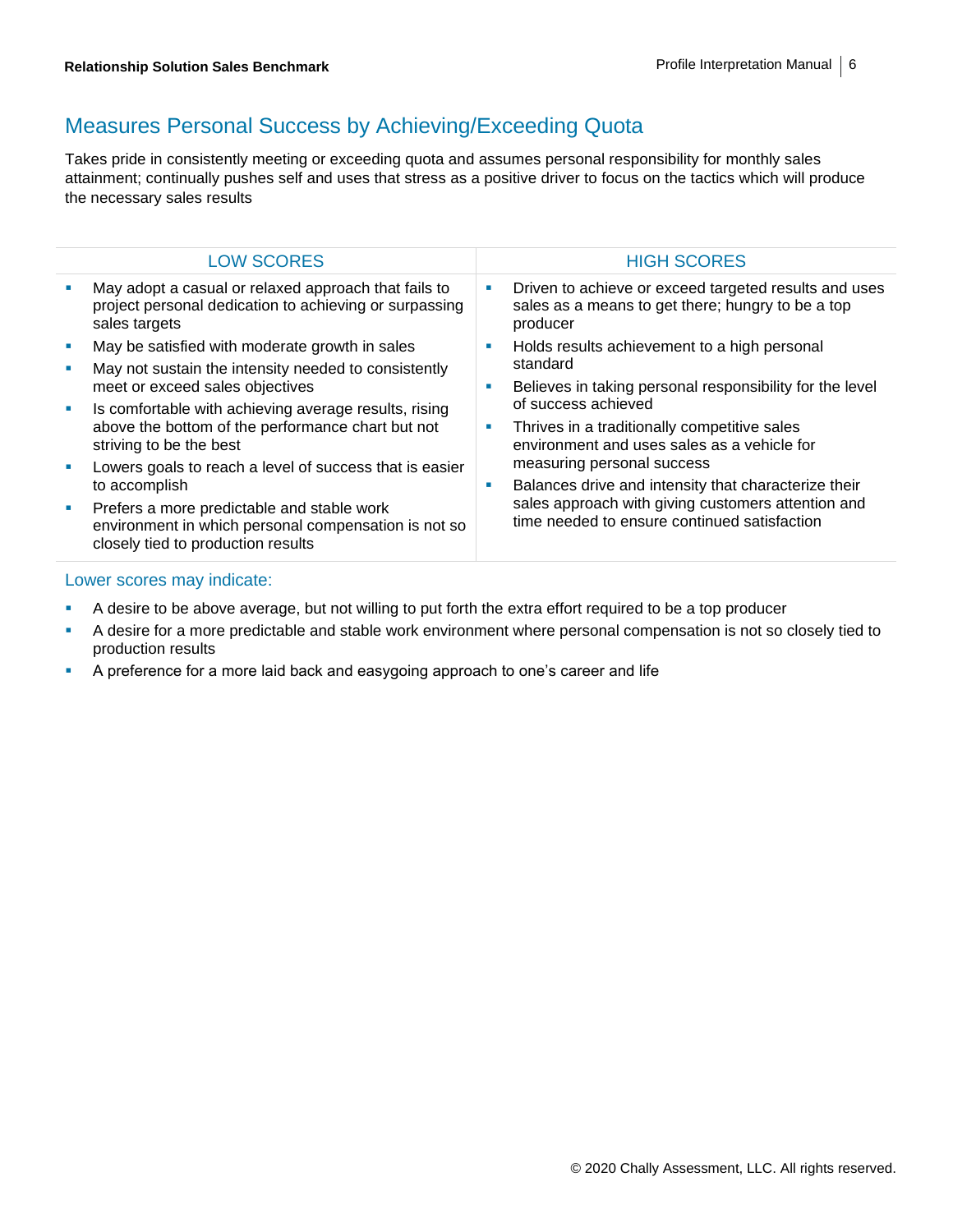#### Seeks Professional Recognition

Uses position and prestige to positively influence others; enjoys public recognition and acclaim of achievements; wants to be seen as important and establishes credibility through title and credentials

| <b>LOW SCORES</b>                                                                                                                                                                                           |                                                                                        | <b>HIGH SCORES</b>                                                                                                                                                                                               |
|-------------------------------------------------------------------------------------------------------------------------------------------------------------------------------------------------------------|----------------------------------------------------------------------------------------|------------------------------------------------------------------------------------------------------------------------------------------------------------------------------------------------------------------|
| Self-conscious about a public display of success and<br>achievement and may diminish own ability to<br>influence others by downplaying achievements and<br>capabilities                                     | ш<br>a.                                                                                | Seeks the rewards and public recognition that define<br>success and elevate status in the eyes of those<br>individuals they want to influence or impress<br>Uses credentials as a means to establish credibility |
| Expecting accomplishments to speak for themselves,<br>they may find it difficult to establish credibility with or<br>make an impression on individuals unfamiliar with any<br>professional credentials      | impact on others<br>Gets people to take notice and give attention by<br><b>SUCCESS</b> | Uses public acknowledgement of professional status<br>and accomplishment as a tool to make a positive                                                                                                            |
| May associate a widely acclaimed role with bragging<br>and could miss opportunities to have an impact on<br>others because they're uncomfortable being singled<br>out and publicly acknowledged for success |                                                                                        | promoting own accomplishments and publicizing any                                                                                                                                                                |
|                                                                                                                                                                                                             |                                                                                        |                                                                                                                                                                                                                  |

- **EXECT** A tendency to be self-conscious when too much attention is focused on the individual
- A tendency to misread the need to make a high impact impression to open doors or gain credibility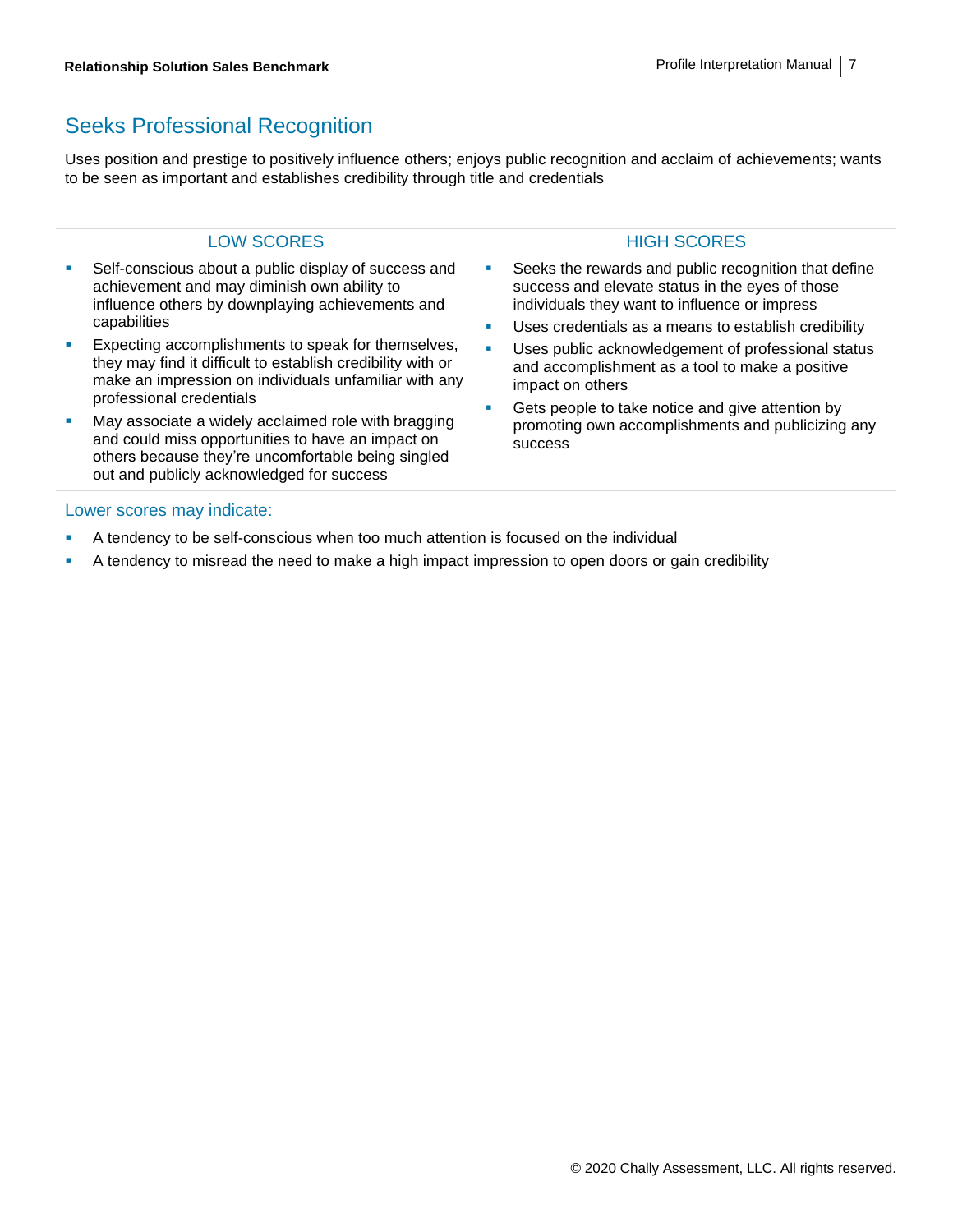## Adapts Sales Approach to Match Buyer Motivations

Gathers essential information to determine the benefits others need in order to be sold; willing to adjust approach to fit different buyer motivations; influences or persuades others by determining how the other individual can benefit, and then communicates those advantages

| <b>LOW SCORES</b>                                                                                                                                                                                                 | <b>HIGH SCORES</b>                                                                                                                                                                                                                                         |
|-------------------------------------------------------------------------------------------------------------------------------------------------------------------------------------------------------------------|------------------------------------------------------------------------------------------------------------------------------------------------------------------------------------------------------------------------------------------------------------|
| May not be committed to researching what benefits<br>the prospect needs in order to be sold<br>Might not recognize that prospects have different<br>buying motivations and may sell the same way to all<br>people | Will work to acquire the information needed to<br>determine what benefits will motivate prospects to<br>make a buying decision<br>Able to use knowledge gleaned about prospect needs<br>to vary sales approach according to different buyer<br>motivations |

- **EXECT** A tendency to believe that most people are like them and, thus similarly motivated; effectiveness is determined by the prospect's similarity to the salesperson
- A lack of depth in the needs analysis process resulting in a superficial understanding of the buyer's needs and triggers
- **•** An overly dogmatic approach supported by the belief that everyone needs what is being sold and the purchase is for their own good